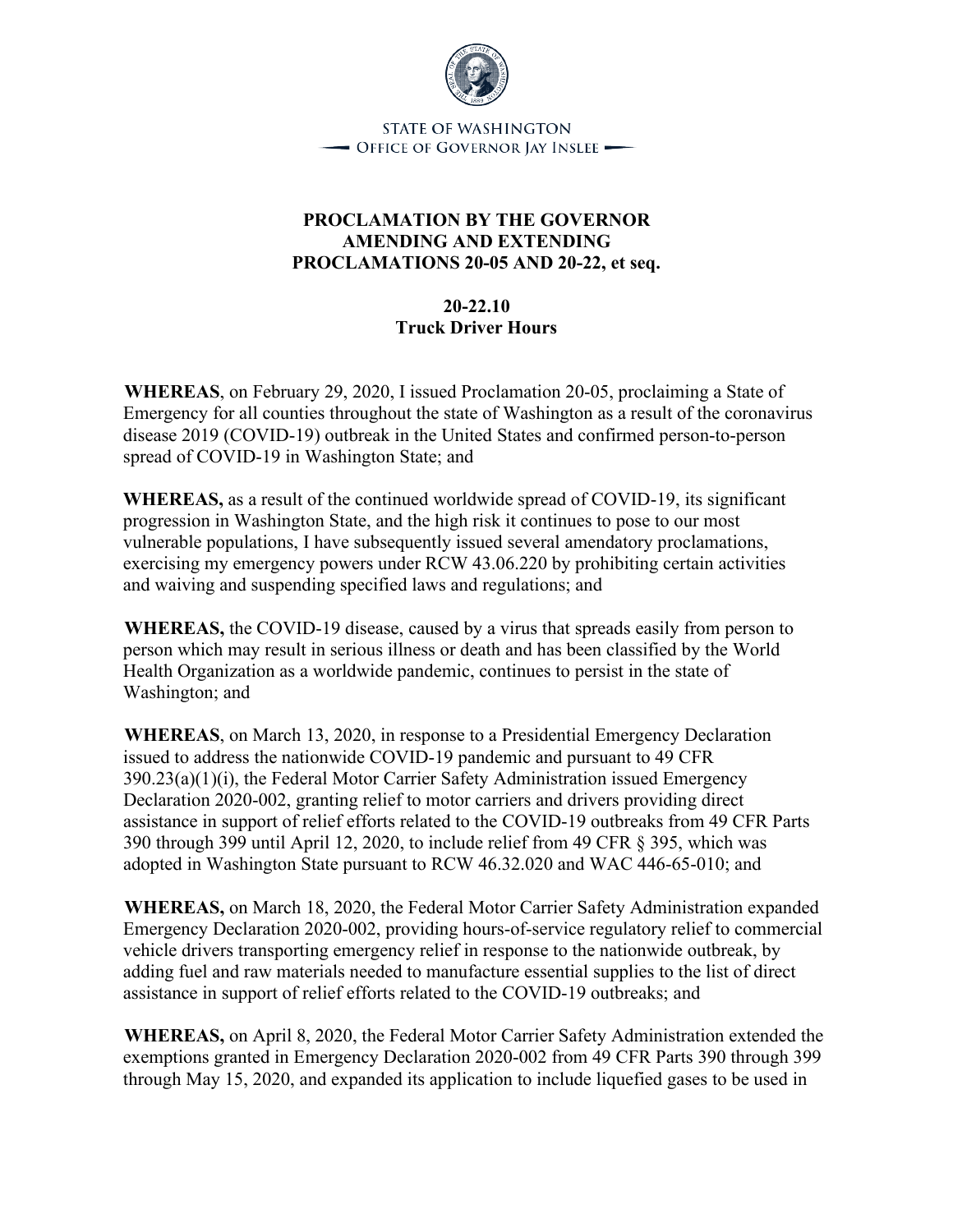refrigeration or cooling systems, while also placing specific restrictions and limitations on its application; and

**WHEREAS,** on May 13, 2020, the Federal Motor Carrier Safety Administration again extended the exemptions in Emergency Declaration 2020-002 from 49 CFR Parts 390 through 399 through June 14, 2020, including its expanded applications and limitations; and

**WHEREAS,** on June 8, 2020, the Federal Motor Carrier Safety Administration again extended the exemptions in Emergency Declaration 2020-002 from 49 CFR Parts 390 through 399 through July 14, 2020, while reducing the categories of transportation covered by the exemptions to livestock feed, medical and pharmaceutical supplies related to COVID-19, and community and personal protective equipment materials related to COVID-19; and

**WHEREAS,** on July 13, 2020, the Federal Motor Carrier Safety Administration again extended the exemptions in Emergency Declaration 2020-002 (as modified) from 49 CFR Parts 390 through 399 through August 14, 2020; and

**WHEREAS,** on August 11, 2020, the Federal Motor Carrier Safety Administration again extended the exemptions in Emergency Declaration 2020-002 from 49 CFR Parts 390 through 399 through September 14, 2020, and because of current conditions, reinstated emergency relief for emergency restocking of food, paper products and other groceries at distribution centers or stores; and

**WHEREAS,** on September 11, 2020, the Federal Motor Carrier Safety Administration again extended the exemptions in Emergency Declaration 2020-002 (as modified) from 49 CFR Parts 390 through 399 through the earlier of December 31, 2020 or the revocation of the federally-declared COVID-19 national emergency; and

**WHEREAS,** on December 2, 2020, the Federal Motor Carrier Safety Administration again extended the exemptions in Emergency Declaration 2020-002 from 49 CFR Parts 390 through 399 through the earlier of February 28, 2021, or the revocation of the federally-declared COVID-19 national emergency, and expanded its application to include transportation of vaccines, constituent products, and medical supplies and equipment including ancillary supplies/kits for the administration of vaccines, related to the prevention of COVID-19, while continuing to impose specific restrictions and limitations on its application; and

**WHEREAS,** on February 17, 2021, the Federal Motor Carrier Safety Administration again extended the exemptions in Emergency Declaration 2020-002 from 49 CFR Parts 390 through 399 through the earlier of May 31, 2021, or the revocation of the federally-declared COVID-19 national emergency; and

**WHEREAS,** on May 26, 2021, the Federal Motor Carrier Safety Administration again extended the exemptions in Emergency Declaration 2020-002 from 49 CFR Parts 390 through 399 through the earlier of August 31, 2021, or the revocation of the federally-declared COVID-19 national emergency, unless earlier modified or terminated; and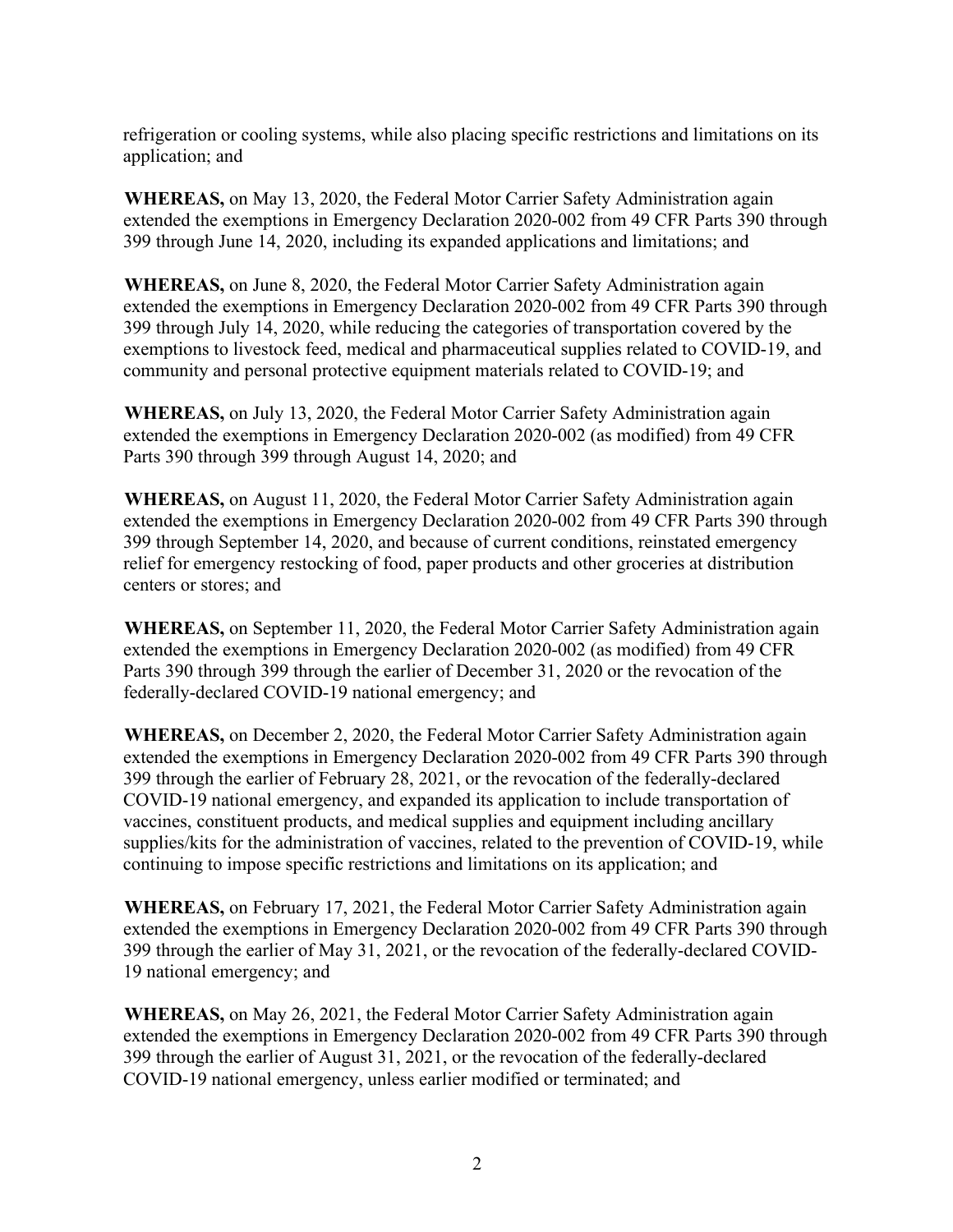**WHEREAS,** on August 31, 2021, the Federal Motor Carrier Safety Administration again extended, and expanded the scope of the exemptions to include fuels and other supplies to assist those directly impacted by COVID-19 in Emergency Declaration 2020-002 from 49 CFR Parts 390 through 399 through the earlier of November 30, 2021, or the revocation of the federally-declared COVID-19 national emergency, unless earlier modified or terminated; and

**WHEREAS,** I have issued Proclamations 20-22, et seq., providing and modifying exemptions from Washington State regulations and rules as necessary to maintain consistency between federal and state regulations affecting commercial vehicle drivers transporting emergency relief in response to the nationwide coronavirus (COVID-19); and

**WHEREAS,** the transportation industry continues to experience driver shortages, related in varying degrees to the closure of schools, continued virus exposures and infections, and the unavailability of childcare, and the significant increase in the demand for and shortages of many essential services and supplies throughout Washington State; and

**WHEREAS,** the worldwide COVID-19 pandemic and its persistence in Washington State continue to threaten the life and health of our people as well as the economy of Washington State, and remain a public disaster affecting life, health, property or the public peace; and

**WHEREAS**, the Washington State Department of Health continues to maintain a Public Health Incident Management Team in coordination with the State Emergency Operations Center and other supporting State agencies to manage the public health aspects of the incident; and

**WHEREAS**, the Washington State Military Department Emergency Management Division, through the State Emergency Operations Center, continues coordinating resources across State government to support the Department of Health and local health officials in alleviating the impacts to people, property, and infrastructure, and continues coordinating with the Department of Health in assessing the impacts and long-term effects of the incident on Washington State and its people.

**NOW, THEREFORE,** I, Jay Inslee, Governor of the state of Washington, as a result of the above-noted situation, and under RCW 38.08, 38.52 and 43.06, do hereby proclaim that a State of Emergency continues to exist in all counties of Washington State, that Proclamation 20-05 and all amendments thereto remain in effect, and that Proclamations 20-22, et seq., to include those exemptions from and limitations on the driver hours of service rules set forth in 49 CFR § 395, adopted pursuant to RCW 46.32.020 and WAC 446-65-010, and as provided in the August 31, 2021, order of the Federal Motor Carrier Safety Administration, are extended until the earlier of 11:59 p.m. on November 30, 2021, or the end of the COVID-19 pandemic emergency.

**FURTHERMORE**, to fully incorporate the federal waiver described herein, the Federal Motor Carrier Safety Administration Emergency Declaration 2020-002, issued initially on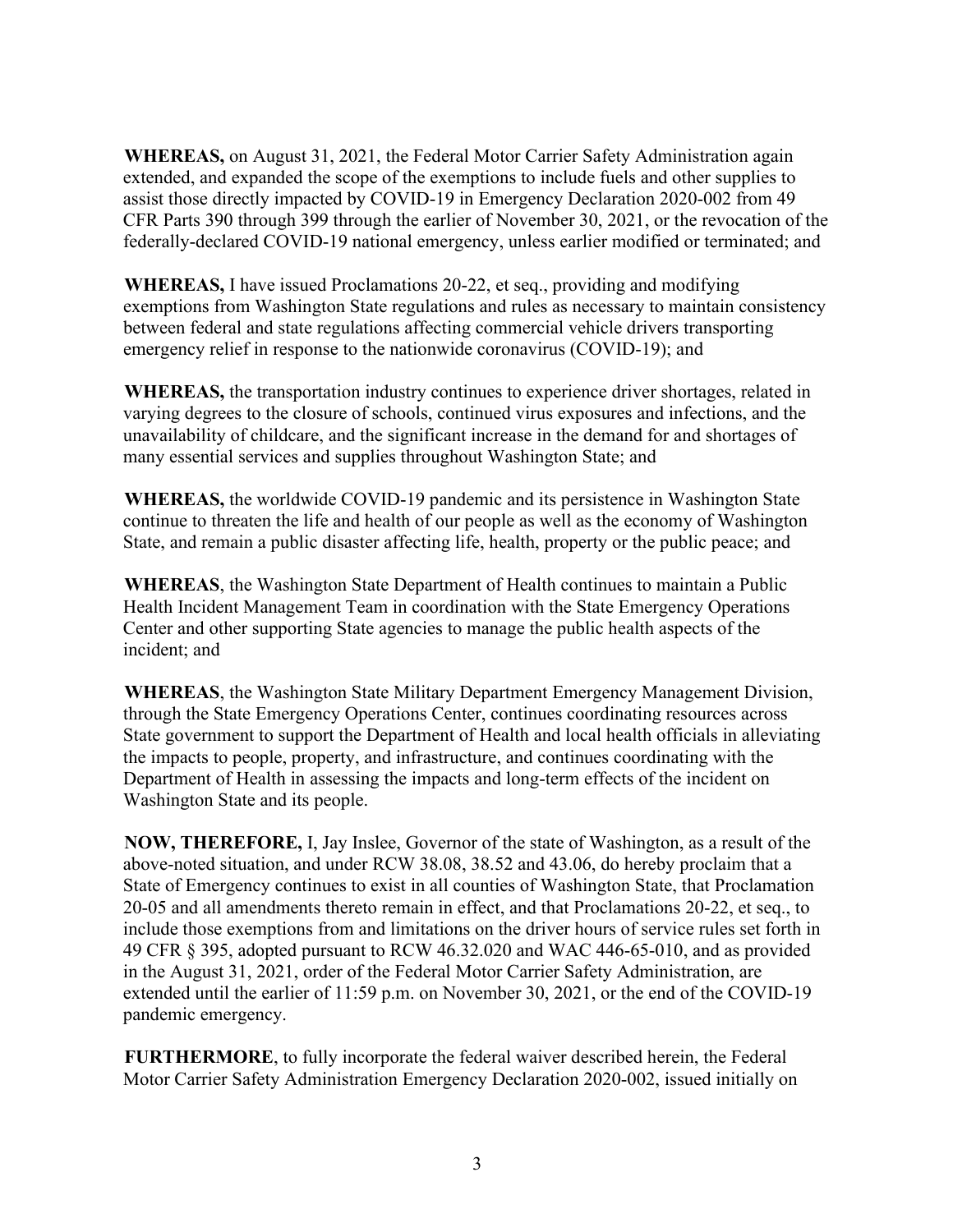March 13, 2020, and most recently amended on August 31, 2021, motor carriers and drivers of commercial motor vehicles in Washington State collecting or delivering the following goods are providing emergency relief during an emergency under 49 CFR § 390.23 and are providing direct assistance, and, therefore, are exempt from application of the driver hours of service rules in 49 CFR § 395, adopted pursuant to RCW 46.32.020 and WAC 446-65-010 until 11:59 p.m. on November 30, 2021. This regulatory relief is limited to transportation of:

- (1) Livestock and livestock feed;
- (2) Medical supplies and equipment related to the testing, diagnosis and treatment of COVID-19;
- (3) Vaccines, constituent products, and medical supplies and equipment including ancillary supplies/kits for the administration of vaccines, related to the prevention of COVID-19;
- (4) Supplies and equipment necessary for community safety, sanitation, and prevention of community transmission of COVID-19 such as masks, gloves, hand sanitizer, soap and disinfectants;
- (5) Food, paper products and other groceries for emergency restocking of distribution centers or stores;
- (6) Gasoline, diesel, jet fuel, and ethyl alcohol; and
- (7) Supplies to assist individuals impacted by the consequences of the COVID-19 pandemic (e.g., building materials for individuals displaced or otherwise impacted as a result of the emergency).

Direct assistance does not include non-emergency transportation of qualifying commodities or routine commercial deliveries, including mixed loads with a nominal quantity of qualifying emergency relief added to obtain the benefits of this emergency declaration. To be eligible for the exemption, the transportation must be both (i) of qualifying commodities and (ii) incident to the immediate restoration of those essential supplies.

I again direct that the plans and procedures of the *Washington State Comprehensive Emergency Management Plan* be implemented throughout State government. State agencies and departments are directed to continue utilizing state resources and doing everything reasonably possible to support implementation of the *Washington State Comprehensive Emergency Management Plan* and to assist affected political subdivisions in an effort to respond to and recover from the COVID-19 pandemic.

I continue to order into active state service the organized militia of Washington State to include the National Guard and the State Guard, or such part thereof as may be necessary in the opinion of The Adjutant General to address the circumstances described above, to perform such duties as directed by competent authority of the Washington State Military Department in addressing the outbreak. Additionally, I continue to direct the Department of Health, the Washington State Military Department Emergency Management Division, and other agencies to identify and provide appropriate personnel for conducting necessary and ongoing incident related assessments.